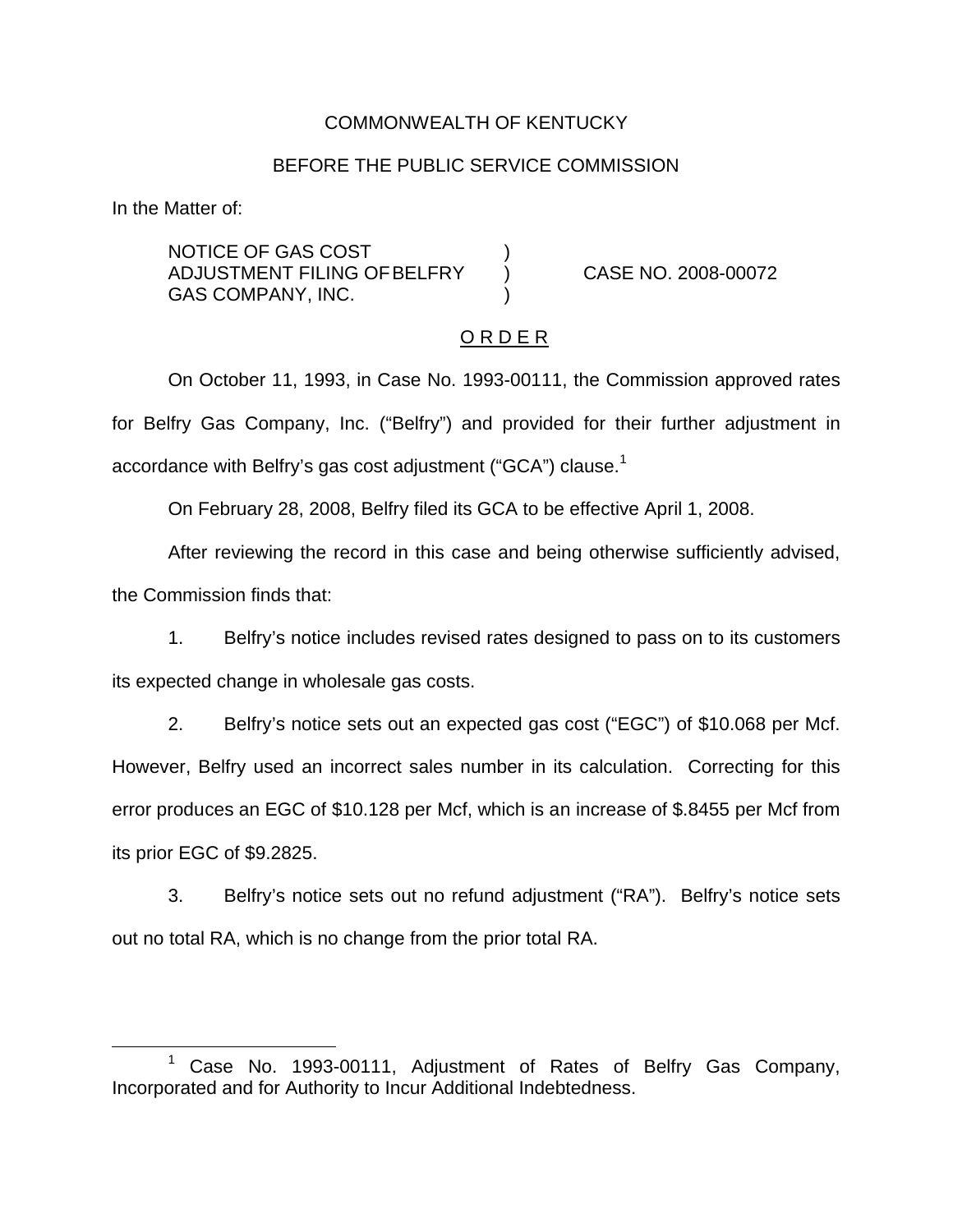4. Belfry's notice sets out a current quarter actual adjustment ("AA") of \$.0046 per Mcf. However, Belfry used an incorrect EGC for the months of October, November and December 2007 and also used an incorrect previous quarter AA. Correcting for these errors produces a current quarter AA of (\$.0160) per Mcf. Belfry's total AA is (\$.1991) per Mcf, which is a decrease of \$.0706 from its previous total AA.

5. Belfry's notice sets out no balance adjustment.

6. Belfry's GCA is \$9.9289 per Mcf, which is an increase of \$.7749 per Mcf from its previous rate of \$9.1540.

7. The rates in the Appendix to this Order are fair, just, and reasonable, and should be approved for billing for service rendered by Belfry on and after April 1, 2008.

IT IS THEREFORE ORDERED that:

1. The rates proposed by Belfry are hereby denied.

2. The rates in the Appendix, attached hereto and incorporated herein, are approved for billing for service rendered on and after April 1, 2008.

3. Within 20 days of the date of this Order, Belfry shall file with the Commission its revised tariff sheets setting out the rates authorized herein.

Done at Frankfort, Kentucky, this 20<sup>th</sup> day of March, 2008.

By the Commission

cutive Director

Case No. 2008-00072